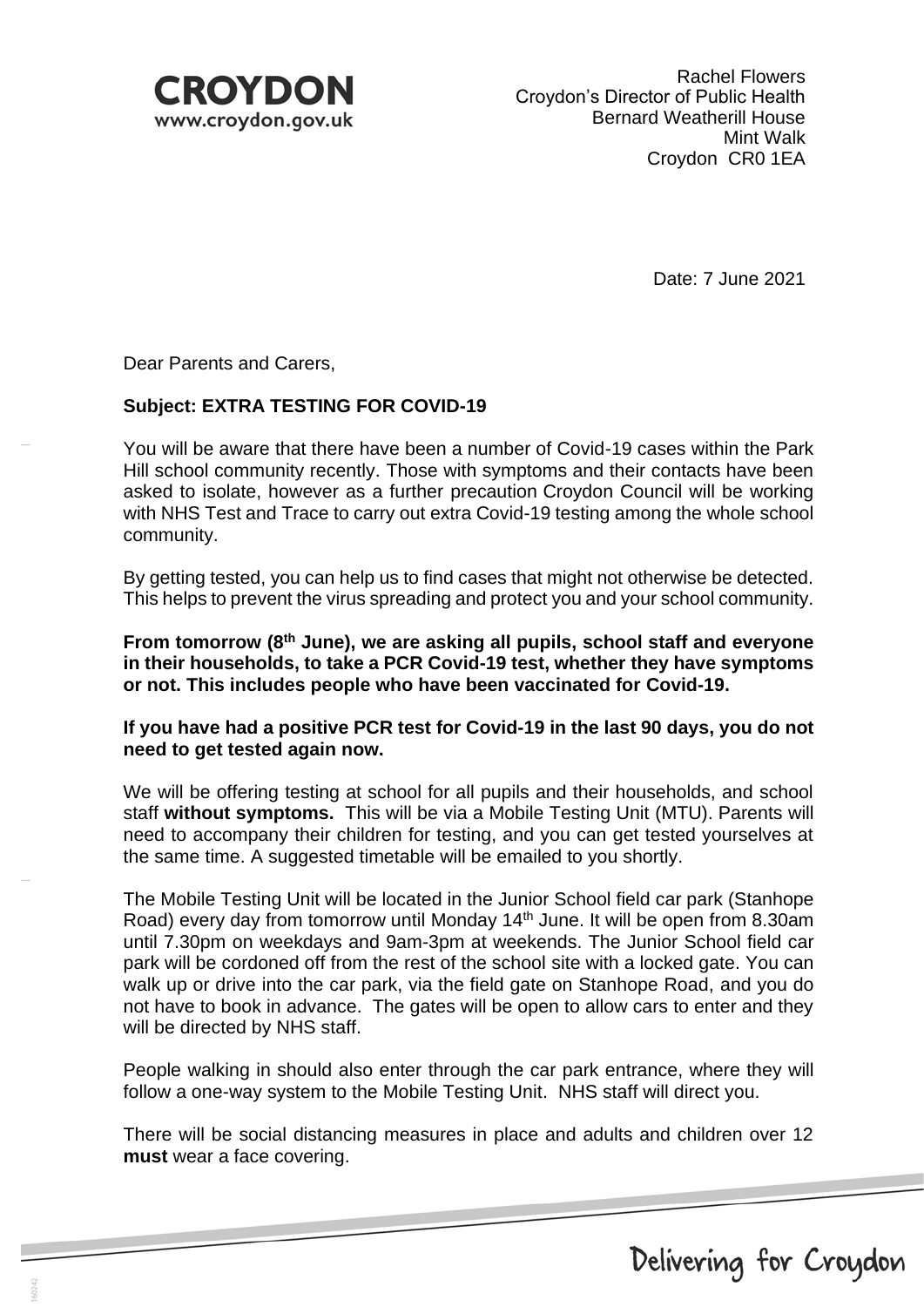#### **What to do if you attend Park Hill Infant or Junior School:**

Park Hill Infant and Junior School pupils and members of their households can be tested at school, at the Mobile Testing Unit.

### **What to do if you work at Park Hill Infant or Junior School:**

You can get tested at the school, at the Mobile Testing Unit.

### **I work at Park Hill Schools, how can my household get tested?**

You can pick up home PCR test kits at school to take home for your household to test. Follow the instructions that we will give you to register your test kits and don't post your completed tests - you will need to bring these into school to be sent off for testing. It is important to do this, so that we can see all the results for the school together.

#### **I've recently taken a rapid (lateral flow) Covid-19 test and had a negative result. Do I need to get tested?**

Yes. We are asking everyone to take a PCR test now, even if they have recently had a negative rapid (lateral flow) result. This will help us to confirm positive cases quickly, without the need for a follow-up PCR test.

#### **What happens if I test positive?**

Anyone who tests positive will be asked by NHS Test and Trace to self-isolate and their contacts will be traced. Please inform the school as soon as possible.

## **I have Covid-19 symptoms, can I get tested at the mobile testing unit?**

No. This extra testing is for people without symptoms only. If you have any of the main Covid-19 symptoms – a new persistent cough, a high temperature, a loss of smell or taste - you should book a test at an NHS test site, in the usual way. You can do this online at [www.gov.uk/get-coronavirus-test](https://www.gov.uk/get-coronavirus-test) or by calling 119.

## **I have recently had a positive PCR test result for Covid-19, do I need to get tested again now?**

No. If you have had a posiitve PCR test result in the last 90 days, you do not need to get tested again now unless you are experiencing symptoms. This is because the test can stay positive for a while after the original infection. If have tested positive in the last 90 days and are now experiencing symptoms again, then do not attend the Mobile Testing Unit – book a test in the usual way at online You can do this online at [www.gov.uk/get-coronavirus-test](https://www.gov.uk/get-coronavirus-test) or by calling 119. If the new PCR test is positive, you will need to isolate.

#### **My child has been told to self-isolate due to contact with a positive case. Do I bring them into school for testing?**

No. If you or any member of your household has been told to self-isolate, for example because their year bubble has closed, do not bring them into school for testing. Please order a home PCR test kit and report the result to the school. You can do this at [www.gov.uk/get-coronavirus-test](https://www.gov.uk/get-coronavirus-test) or by calling 119.

#### **Staying safe**

You do not need to do anything else – the school can remain open and you should continue to follow the [latest national guidelines](https://www.gov.uk/guidance/covid-19-coronavirus-restrictions-what-you-can-and-cannot-do?gclid=CjwKCAjwnPOEBhA0EiwA609RebJb3gUSjOZ8T3w-4aflOLgUvC1ZTUeviCHANs35lc_NT7OiOvFhrBoC4oYQAvD_BwE) on what you can and cannot do.